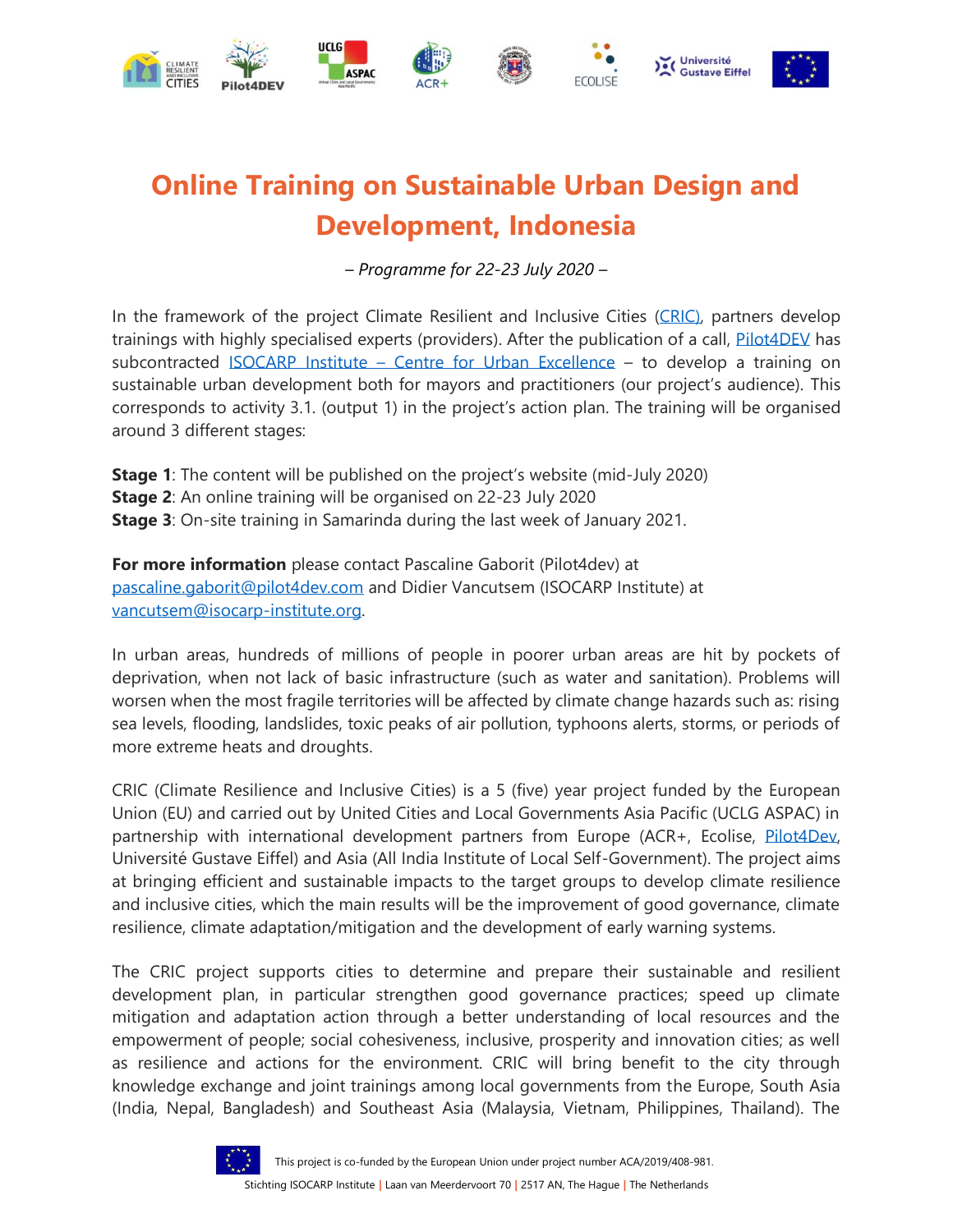

project fully meets the specific objectives; to improve resilience and greening of cities, urban governance, to ensure social inclusiveness of cities, and to improve prosperity and innovation in cities.

The first training on sustainable urban development focusses on four themes, localised in the Indonesian context. The supporting materials consist of case studies and best practices, further readings, and references to other interactive media. Additional to the overall themes, current global planning concepts and approaches are covered. These include the Sustainable Development Goals (SDGs), in particular SDG 11, the New Urban Agenda (NUA), Sustainable Urban Development (SUD), Transit-Oriented Development (TOD), human-centred design, metropolitan/territorial planning, as well as socially inclusive planning. Furthermore, the training will cover planning across scales, planning across disciplines/sectors, planning for the poor/for informality, and discuss how to link different planning bodies.

These topics will be complemented with viable approaches and tools, such as visioning, action planning, monitoring and assessment approaches, and digital tools, as well as what suitable planning and its elements can be in various contexts.



This project is co-funded by the European Union under project number ACA/2019/408-981.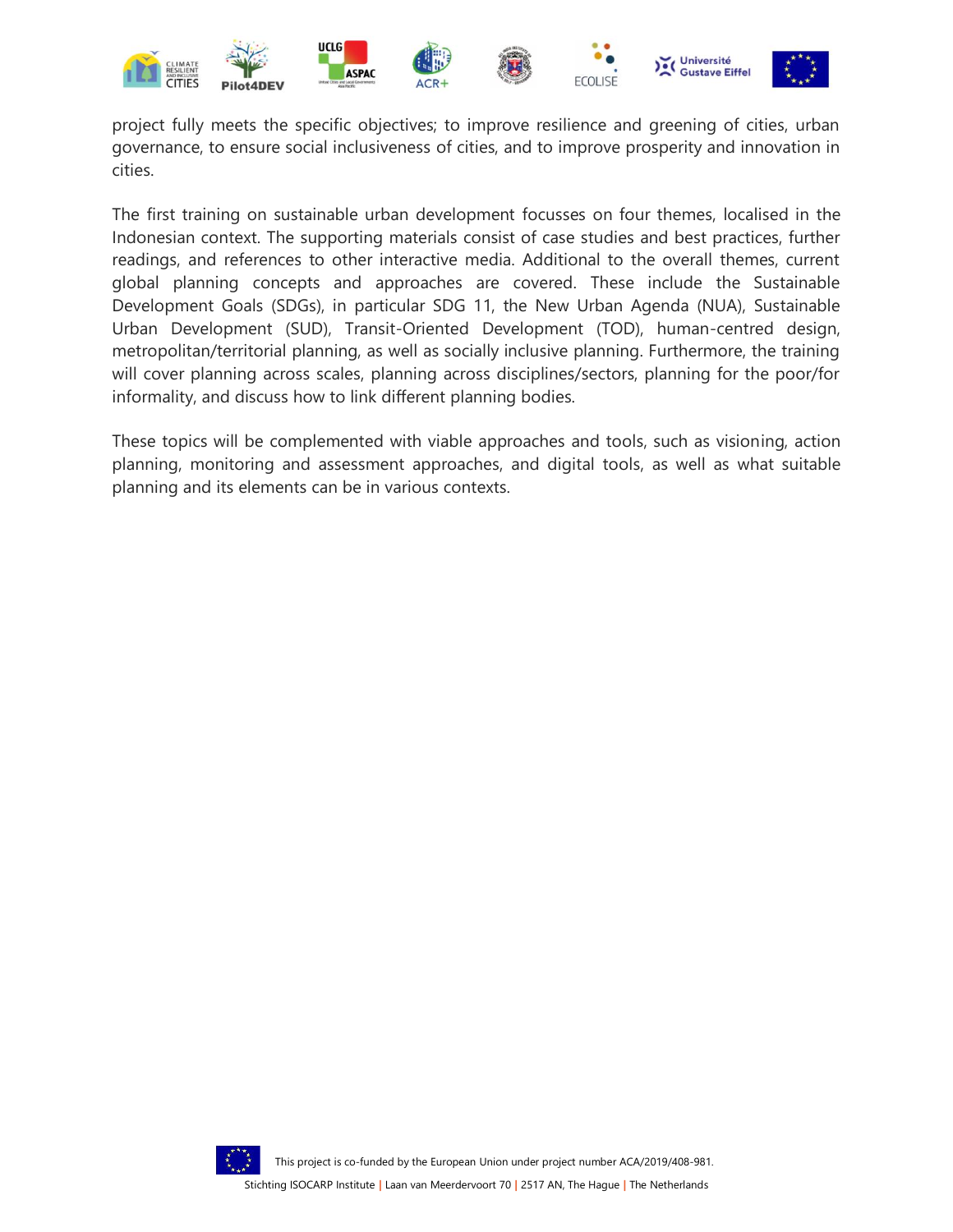

#### **Programme**

The training is organised into four core and two supporting modules spread over two days.

**Wednesday, 22 July 2020 Introduction |** 7:30-8:00 CEST (12:30-13:00 GMT+7)

<https://zoom.us/j/99129122438?pwd=WWlheWl4bDhya05SUkRrdHVib2VkUT09> Meeting ID: 991 2912 2438 Password: 281209

- Introduction of trainers/speakers
- Explanation of supporting information, documents, …
- Structure & rules of course
- Learning objectives
- Overall background of Sustainable Urban Development, SDGs, NUA, and more

#### **Module 1 | Enhanced Shared Prosperity of Cities and Regions**

8:15-9:45 CEST (13:15-14:45 GMT+7)

<https://zoom.us/j/97847025114?pwd=RW1SUnlMM0dySTRMcmdYcVM5YkFzZz09> Meeting ID: 978 4702 5114 Password: 242216

- Introduction & Theory (incl. references)
- Presentation of case studies / examples
- Tools and Methods
- Round of questions to participants & open Q&A

#### **Module 2 | Planning for Climate Action and Improved Urban Environment**

10:15-11:45 CEST (16:15-16:45 GMT+7)

<https://zoom.us/j/95618498687?pwd=Rk1uK0tmVVFXSWJQSkRCZzlwRUtMdz09> Meeting ID: 956 1849 8687 Password: 081185

- Introduction & Theory (incl. references)
- Presentation of case studies / examples
- Tools and Methods
- Round of questions to participants & open Q&A



This project is co-funded by the European Union under project number ACA/2019/408-981. Stichting ISOCARP Institute **|** Laan van Meerdervoort 70 **|** 2517 AN, The Hague **|** The Netherlands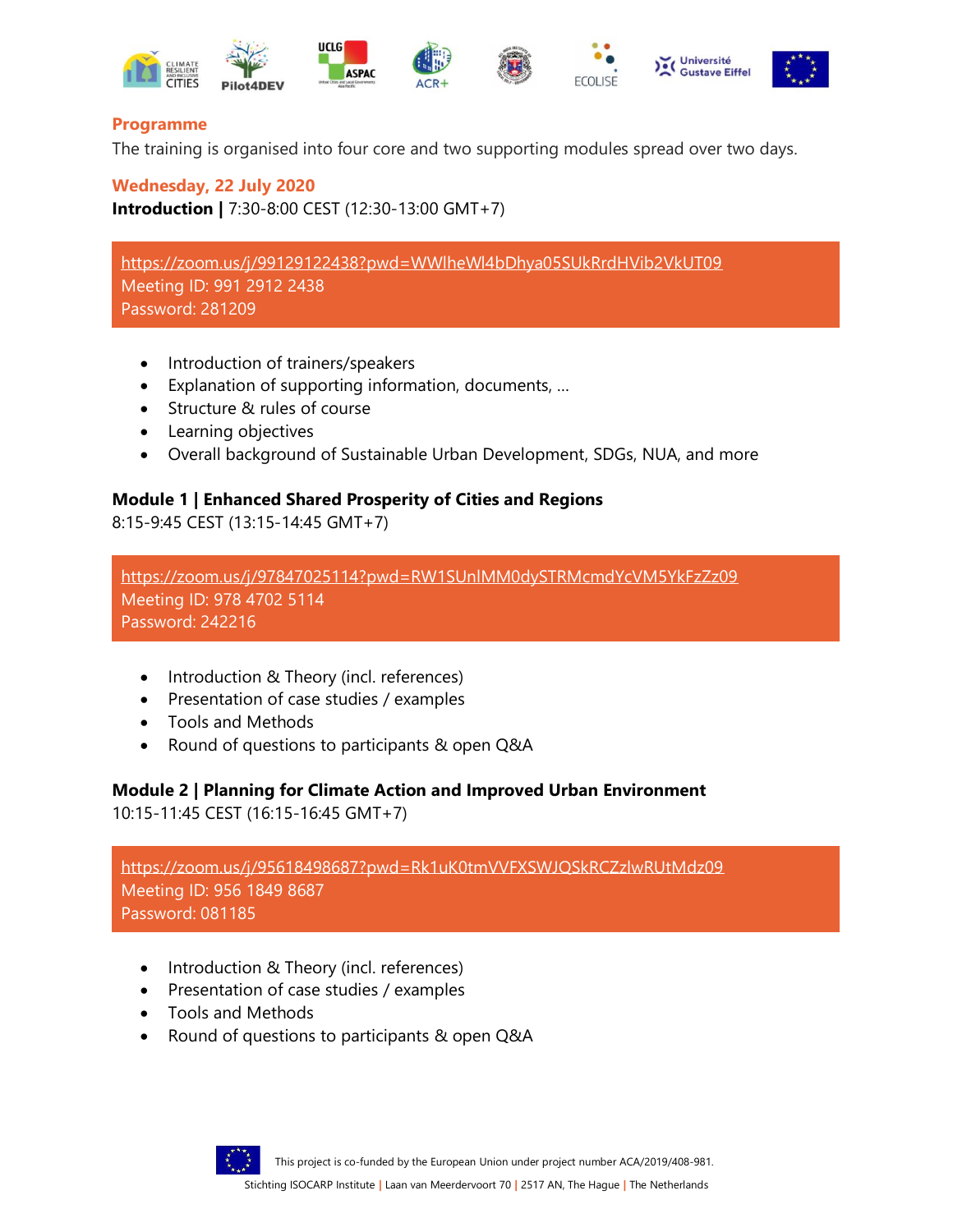



# **Thursday, 23 July 2020**

# **Module 3 | Planning for Spatial Equality and Poverty Reduction**

7:30-9:00 CEST (12:30-14:00 GMT+7)

<https://zoom.us/j/99394765162?pwd=NHVOS3lZWWlVbG9GMmh2M2VxaU41QT09> Meeting ID: 993 9476 5162 Password: 252129

- Introduction & Theory (incl. references)
- Presentation of case studies / examples
- Tools and Methods
- Round of questions to participants & open Q&A

# **Module 4 | Good Governance for Sustainable Urban Development**

9:30-11:00 CEST (14:30-16:00 GMT+7)

<https://zoom.us/j/91899815570?pwd=NUdKSElGTGxGQVNtMW1sWUV1VGJYQT09> Meeting ID: 918 9981 5570 Password: 524772

- Introduction & Theory (incl. references)
- Presentation of case studies / examples
- Tools and Methods
- Round of questions to participants & open Q&A

# **Closing Session**

11:15-11:45 CEST (16:15-16:45 GMT+7)

<https://zoom.us/j/94259910933?pwd=cm5RWCtiUm9MdElqbm00d0duOGQ5UT09>

Meeting ID: 942 5991 0933 Password: 357612

- Conclusion & summary of content
- Final discussion (incl. impressions of audience)
- Open Q&A
- Anonymous evaluation of content and format



This project is co-funded by the European Union under project number ACA/2019/408-981.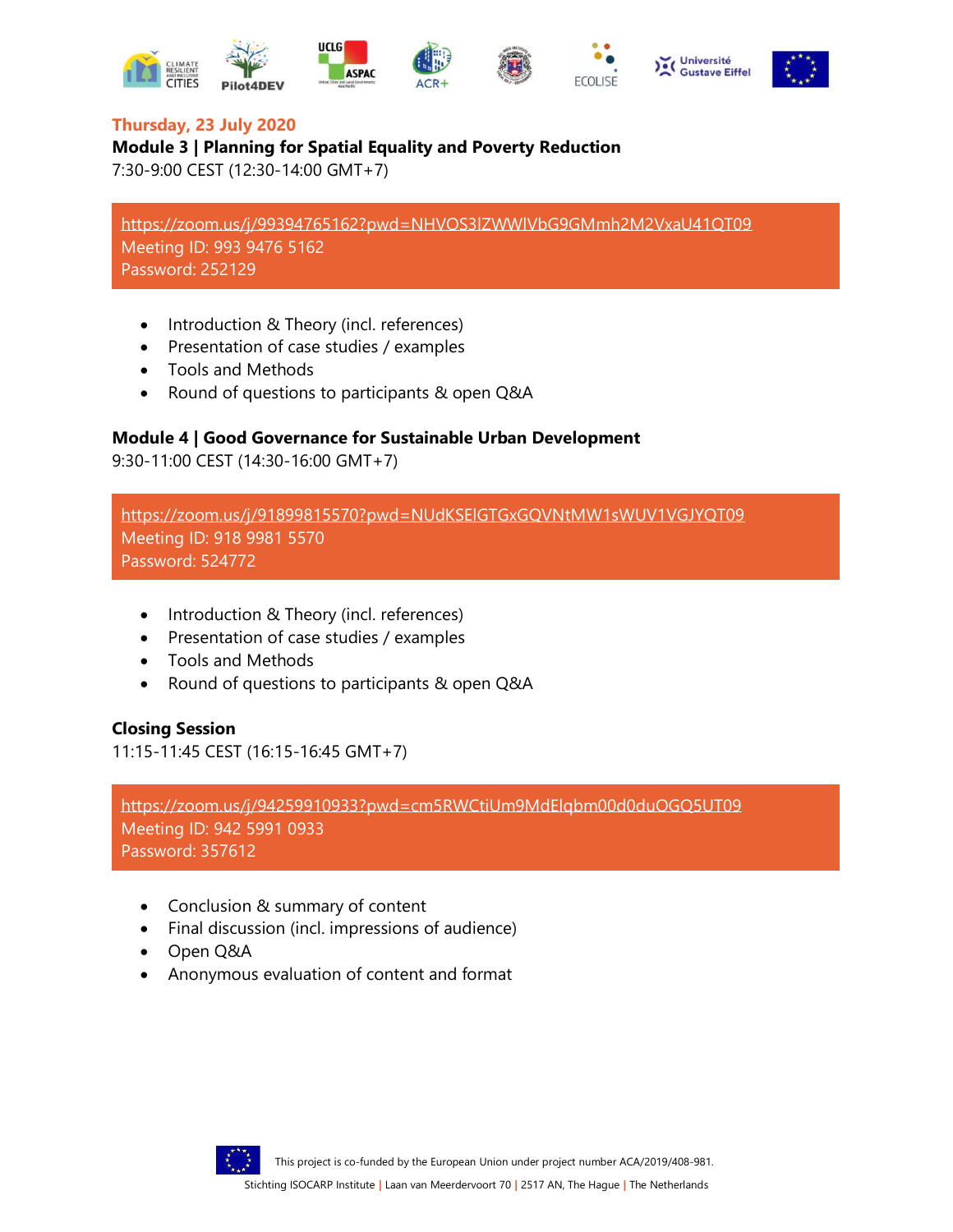

# **Interactive tools**

For the facilitation, Poll Everywhere is used. This allows several participants connected to one device to respond to various types of interactive questions. All participants can join through one link for each session.



 **LINK:** [pollev.com/icarp828](http://www.pollev.com/icarp828)

# **Speakers**

- Didier Vancutsem | Director ISOCARP Institute
- Federico Aili | Project Manager & Researcher, ISOCARP Institute
- Tjark Gall | Project Manager & Researcher, ISOCARP Institute
- Martina Juvara | Director URBAN Silence Ltd, London
- Eric Huybrechts | Architect & Urban/Regional Planner (ISOCARP, MTPA, ICOMOS)
- John Echlin | Echlin Planning Advisory
- Milena Ivkovic | Director Urban Planning Advisory Teams, ISOCARP
- Mahak Agrawal | Founder Spatial Perspectives
- Derek Martin | ISOCARP
- Nicolas Gharbin | City of Madrid

#### **Videos**

#### **Transit-Oriented Development**

[https://www.youtube.com/watch?v=993A4RzW9JI&list=PLyopl63Ty54YjANJEosqmZEXG1g1yfm8](https://www.youtube.com/watch?v=993A4RzW9JI&list=PLyopl63Ty54YjANJEosqmZEXG1g1yfm8L&index=2&t=5s) [L&index=2&t=5s](https://www.youtube.com/watch?v=993A4RzW9JI&list=PLyopl63Ty54YjANJEosqmZEXG1g1yfm8L&index=2&t=5s)

#### **Public Space**

[https://www.youtube.com/watch?v=U4JZvdG4XCc&list=PLyopl63Ty54YjANJEosqmZEXG1g1yfm](https://www.youtube.com/watch?v=U4JZvdG4XCc&list=PLyopl63Ty54YjANJEosqmZEXG1g1yfm8L&index=4&t=0s) [8L&index=4&t=0s](https://www.youtube.com/watch?v=U4JZvdG4XCc&list=PLyopl63Ty54YjANJEosqmZEXG1g1yfm8L&index=4&t=0s)

#### **Place-Leadership**

[https://www.youtube.com/watch?v=XEvUdo6FZeQ&list=PLyopl63Ty54YjANJEosqmZEXG1g1yfm](https://www.youtube.com/watch?v=XEvUdo6FZeQ&list=PLyopl63Ty54YjANJEosqmZEXG1g1yfm8L&index=5&t=0s) [8L&index=5&t=0s](https://www.youtube.com/watch?v=XEvUdo6FZeQ&list=PLyopl63Ty54YjANJEosqmZEXG1g1yfm8L&index=5&t=0s)



This project is co-funded by the European Union under project number ACA/2019/408-981.